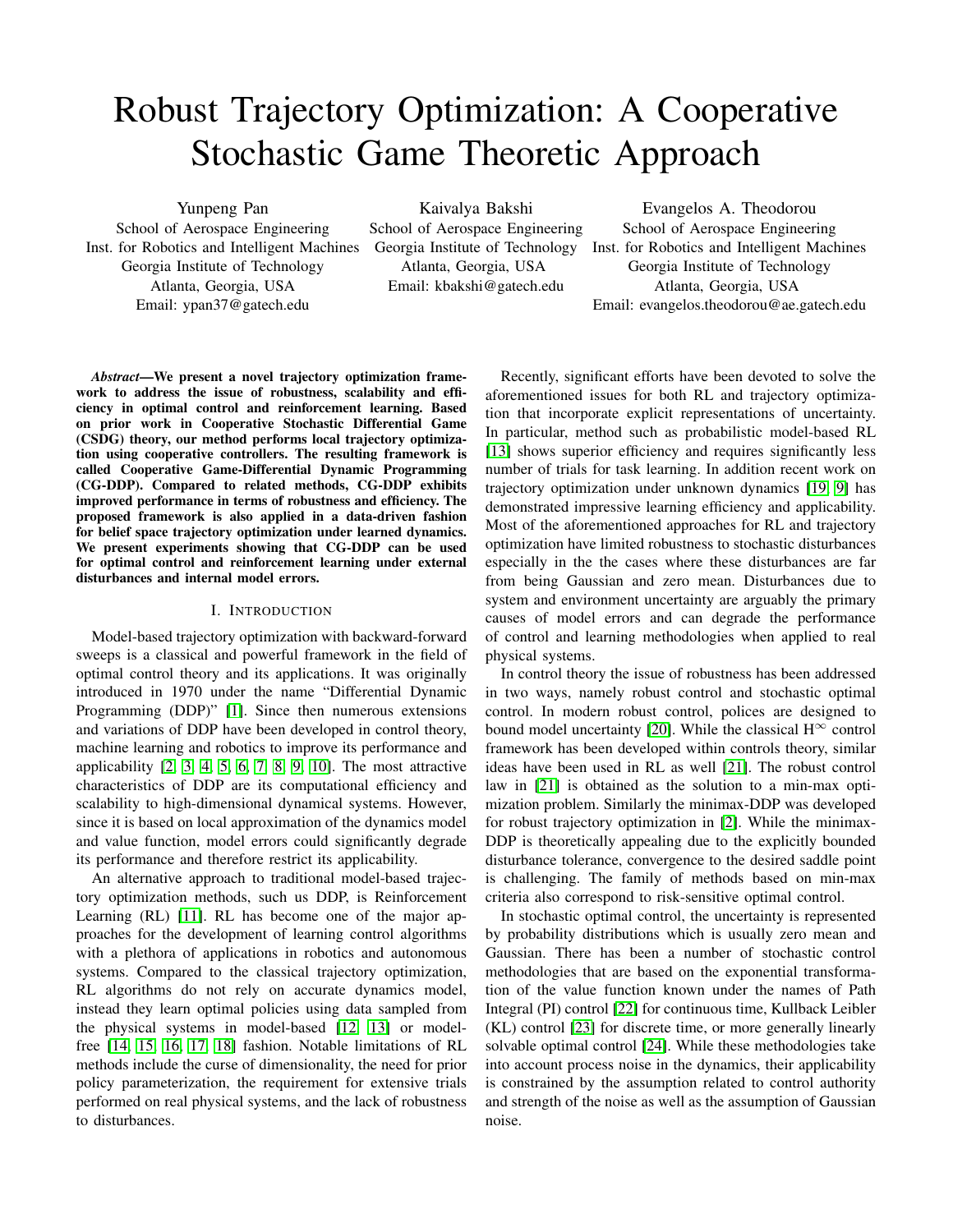In this work, we present an alternative approach to trajectory optimization that is based on the Cooperative Stochastic Differential Game (CSDG) theory. The main characteristics of our approach are summarized as follows: 1) Inspired by the work on differential game formulations and their connection to linear stochastic control problems [\[25\]](#page-8-20), in this work we propose a CSDG theoretic approach for nonlinear stochastic systems [\[26\]](#page-8-21). The resulting algorithm is called Cooperative Game-Differential Dynamic Programming (CG-DDP). 2) CG-DDP finds two optimal control policies under the effects of stochastic disturbances. The two controllers are cooperative and exhibit improved efficiency and robustness to disturbances and stochasticity. 3) CG-DDP can be applied as a modelbased RL method such that it learns probabilistic models from sampled data and iteratively optimizes a trajectory in belief spaces. With partial information of a dynamics model, CG-DDP exhibits a superior combination of efficiency and robustness to model errors.

The rest of this paper is organized as follows: In section II, we formulate the control problem as a CSDG for the jump diffusion case. In section III we derive the proposed trajectory optimization framework to solve the CSDG and describe its relation to existing methods. In section IV we introduce a probabilistic model-based RL algorithm based on the proposed CG-DDP framework . In section V we present experimental results and comparative analysis to demonstrate the performance of our method. Finally section VI concludes this paper.

# II. STOCHASTIC COOPERATIVE DIFFERENTIAL GAME PROBLEM FORMULATION

Consider the following jump diffusion process given by the stochastic differential equation (SDE)

$$
d\mathbf{x} = \mathbf{f}(t, \mathbf{x}(t))dt + \mathbf{B}(t, \mathbf{x}(t))\boldsymbol{\tau}(t)dt + \mathbf{C}(t)d\boldsymbol{\omega} + \mathbf{H}(t)d\mathbf{p},
$$
\n(1)

where  $\mathbf{x} \in \mathbb{R}^{n_x}$  is the state,  $\boldsymbol{\tau} \in \mathbb{R}^{n_u}$  is the control,  $\boldsymbol{\omega} \in \mathbb{R}^{n_w}$ and  $\mathbf{p} \in \mathbb{R}^{n_p}$  are standard Wiener and Poisson processes. In addition the dimensionality of the terms  $f, B, C, H$  in [\(1\)](#page-1-0) is defined as  $f \in \mathbb{R}^{n_x}$ ,  $B \in \mathbb{R}^{n_x \times n_u}$ ,  $C \in \mathbb{R}^{n_x \times n_w}$  and  $H \in$  $\mathbb{R}^{n_x \times n_p}$ . Moreover let  $h^j$  be the  $j^{th}$  the column vector in H. For the Poisson process  $\mathbb{E}[\mathrm{d} \mathbf{p}^j] = \lambda^j \mathrm{d} t$  and  $\lambda^j \in \mathbb{R}$   $\forall 1 \le j \le k$  $n_p$ . We denote  $\lambda = [\lambda]_{n_p \times 1}$  the rate with which jumps occur. Consider a finite-horizon stochastic optimal control problem for the cost functional

$$
J(t, \mathbf{x}; \pi) = \mathbb{E}\Big[\underbrace{q(\mathbf{x}(T))}_{\text{Terminal cost}} + \int_t^T \underbrace{\mathcal{L}(t, \mathbf{x}(t), \pi(t, \mathbf{x}(t)))}_{\text{Running cost}} dt\Big],
$$
\n(2)

where the goal is to find a control policy  $\tau = \pi(t, \mathbf{x}(t))$  that minimizes the total cost accumulated over the time horizon T. Here we define two control variables  $\mathbf{u} \in \mathbb{R}^{n_m}$  and  $\mathbf{v} \in \mathbb{R}^{n_m}$ such that the original control input has been split into two parts:  $\tau = u + v$ . Next we show that the original control problem can be reformulated as a two-player CSDG with a given time horizon  $T$  and players  $u, v$ . A simple illustration is

shown in Fig.[\(1\)](#page-2-0). Functions  $\pi^{\mathbf{u}}, \pi^{\mathbf{v}}$  denote strategies (policies) for **u** and **v** from t to T. The notation  $\pi^{\mathbf{u}} = \emptyset$  implies  $\mathbf{u}(t),...,\mathbf{u}(T) = 0$  and  $\pi^{\mathbf{v}} = \emptyset$  is defined similarly. In addition the notation  $\pi^u \cup \pi^v$  denotes a cooperative game theoretic control strategy. Next we define the payoff function for each individual player as

$$
\mathcal{V}^\mathbf{u}(\pi^\mathbf{u}\cup \pi^\mathbf{v})=J^\mathbf{u}(t,\mathbf{x};\emptyset)-J^\mathbf{u}(t,\mathbf{x};\pi^\mathbf{u},\pi^\mathbf{v}),\ \forall \pi^\mathbf{u},\pi^\mathbf{v},
$$

where

$$
J^{\mathbf{u}}(t, \mathbf{x}; \pi^{\mathbf{u}}, \pi^{\mathbf{v}}) = \mathbb{E}\Big[q^{\mathbf{u}}(\mathbf{x}(T)) + \int_{t}^{T} \mathcal{L}^{\mathbf{u}}(t, \mathbf{x}(t), \pi^{\mathbf{u}}, \pi^{\mathbf{v}}) dt\Big],
$$

and  $J^{\mathbf{u}}(t, \mathbf{x}; \emptyset)$  corresponds to the cost with both controls taken to be zero. Payoff  $V^{\mathbf{v}}(\pi^{\mathbf{u}} \cup \pi^{\mathbf{v}})$  can be defined similarly. The coalition or cooperative payoff function is defined as

$$
\mathcal{V}(\pi^{\mathbf{u}}\cup \pi^{\mathbf{v}})=J(t,\mathbf{x};\emptyset)-J(t,\mathbf{x};\pi^{\mathbf{u}}\cup \pi^{\mathbf{v}}),
$$

where

$$
J(t, \mathbf{x}; \pi^{\mathbf{u}} \cup \pi^{\mathbf{v}}) = \mathbb{E}\Big[q(\mathbf{x}(T)) + \int_t^T \mathcal{L}(t, \mathbf{x}(t), \pi^{\mathbf{u}}, \pi^{\mathbf{v}}) dt\Big],
$$

and  $J(t, \mathbf{x}; \emptyset)$  is the uncontrolled cost. Therefore the coalition  $\pi^{\mathbf{u}} \cup \pi^{\mathbf{v}}$  has a real valued payoff assigned by the cooperative payoff function for which  $V(\emptyset) = 0$ . Both u and v try to maximize the assigned individual payoff function at t. Based on the definition of a coalition game in [\[27\]](#page-8-22) the above stated problem defines a coalition game with players u and v. We follow [\[26\]](#page-8-21) and denote this two player *C*ooperative *Game by*  $CG(x, T - t)$  *played at current state x for the* time interval  $[t, T]$ , where both players **u** and **v** agree to cooperate based on an optimality principle. The optimality principle for a cooperative scheme includes: i) an agreement on a set of cooperative strategies/controls, and ii) a mechanism to distribute total payoff among players, iii) group rationality requires the players to seek a set of optimal cooperative strategies  $\pi$ <sup>u</sup> and  $\pi$ <sup>v</sup> that justify the participation of each in the  $CG(x, T - t)$ . This is mathematically expressed as

$$
\mathcal{V}(\pi^{\mathbf{u}*}\cup \pi^{\mathbf{v}*})\geq \mathcal{V}(\emptyset\cup \pi^{\mathbf{v}}),\mathcal{V}(\pi^{\mathbf{u}}\cup \emptyset),\ \forall \pi^{\mathbf{u}},\pi^{\mathbf{v}}.
$$

<span id="page-1-0"></span>Considering the fact that  $J(t, \mathbf{x}; \mathbf{0})$  does not depend on the selected strategies, the solution to  $CG(x, T - t)$  is therefore to solve

$$
\underset{\pi^{\mathbf{u}}, \pi^{\mathbf{v}}}{\operatorname{argmin}} \mathbb{E}\bigg[\sum_{j=\{\mathbf{u}, \mathbf{v}\}} q^j(\mathbf{x}(T)) + \int_t^T \sum_{j=\{\mathbf{u}, \mathbf{v}\}} \mathcal{L}^j(t, \mathbf{x}(t), \pi^{\mathbf{u}}, \pi^{\mathbf{v}}) dt\bigg]
$$
(3)

.

We choose in this case to distribute the individual payoff functions s.t.

$$
q^{\mathbf{u}}(\mathbf{x}) + q^{\mathbf{v}}(\mathbf{x}) = q(\mathbf{x}), \quad \mathcal{L}^{\mathbf{u}}(\mathbf{x}) + \mathcal{L}^{\mathbf{v}}(\mathbf{x}) = \mathcal{L}(\mathbf{x}),
$$

so that the solution is to solve

$$
\underset{\pi^{\mathbf{u}}, \pi^{\mathbf{v}}}{\operatorname{argmin}} \ \mathbb{E}\bigg[q(\mathbf{x}(T)) + \int_{t}^{T} \mathcal{L}(t, \mathbf{x}(t), \pi^{\mathbf{u}}, \pi^{\mathbf{v}}) \mathrm{d}t\bigg], \quad (4)
$$

subject to [\(1\)](#page-1-0). This problem is called the *C*ooperative *S*tochastic *D*ifferential *G*ame in Game Theory literature [\[28,](#page-8-23)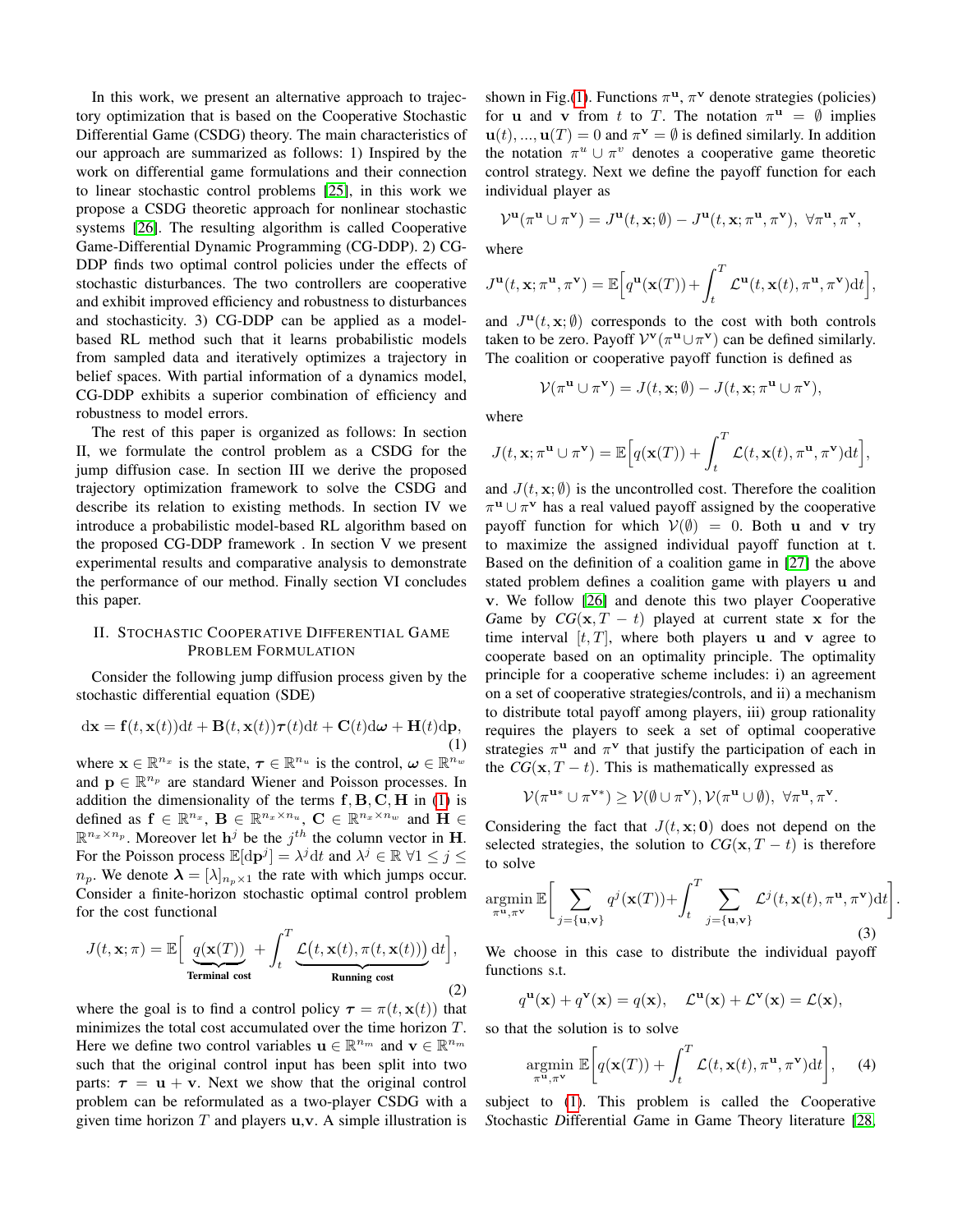[26\]](#page-8-21), and is denoted by  $CSDG(\mathbf{x}, T - t)$  the solution to which is stated in the following theorem.

<span id="page-2-1"></span>*Theorem 2.1:* A set of controls  $[\mathbf{u}^*(t), \mathbf{v}^*(t)]$  provides an *optimal solution to the problem CSDG* $(\mathbf{x}, T - t)$  *if there exists a* continuously differentiable function  $V(t, \mathbf{x}) : [t, T] \times \mathbb{R}_x^n \rightarrow$ R *which satisfies the PDE*

$$
-\frac{\partial V}{\partial t}(t, \mathbf{x}) - \frac{1}{2} \text{tr}(\mathbf{C} \mathbf{C}^{\text{T}} V_{\mathbf{xx}}(t, \mathbf{x})) - \sum_{j=1}^{n_p} (V(t, \mathbf{x} + \mathbf{h}^j(t)) - (5))
$$

$$
V(t, \mathbf{x}))\lambda^{j}(t) = \min_{\mathbf{u}(t), \mathbf{v}(t)} \bigg( \mathcal{L}(t, \mathbf{x}, \mathbf{u}, \mathbf{v}) + V_{\mathbf{x}}^{T}(\mathbf{f}(\mathbf{x}) + \mathbf{B}(\mathbf{x})(\mathbf{u} + \mathbf{v})) \bigg)
$$

*with the boundary condition*  $V(T, \mathbf{x}) = q(T, \mathbf{x})$ *.* 

Theorem [2.1](#page-2-1) is an extension of [\[26\]](#page-8-21) for the case of minimum game for jump diffusion processes. The related proof is included in the supplementary material of this work. This theorem provides necessary conditions for the existence of cooperative control strategies that are group rational. The function satisfying the above PDE is the well-known value function defined as

$$
V(t, \mathbf{x}) = \min_{\mathbf{u}, \mathbf{v}} \mathbb{E}\big[q(\mathbf{x}(T)) + \int_t^T \mathcal{L}(t, \mathbf{x}(t), \mathbf{u}, \mathbf{v}) \mathrm{d}t \big| \mathbf{x}(t) = \mathbf{x}\big].
$$

Given the existence of such a value function one has to solve this PDE in order to obtain the optimal control strategy at a given  $(t, x)$ . However, finding the solution for the PDE in [\(5\)](#page-2-2) is computationally intractable especially for systems with many degree of freedom such as robotic systems. This is the so-called the *curse of dimensionality*. One way to bypass this is to rely on approximation methods that solve this problem locally, in particular by approximating the value function along nominal trajectories. DDP is known to be one of the most efficient approaches to value function approximation while it features second order convergence [\[29\]](#page-8-24) and scales to high dimensional robotic systems [\[7\]](#page-8-2). In this work we propose a scheme to solve the CSDG locally by transforming the problem to discrete time and working with second order approximations of value/cost functions, and first order approximation of stochastic dynamics. The resulting framework is called Cooperative Game-Differential Dynamic Programming (CG-DDP). For the rest of the analysis we use the discretized representation of the system in [\(1\)](#page-1-0)

$$
\mathbf{x}_{t+dt} = \mathbf{x}_t + \mathbf{f}(\mathbf{x}_t)dt + \mathbf{B}(\mathbf{x}_t)(\mathbf{u}_t + \mathbf{v}_t)dt + \mathbf{C}(t)d\boldsymbol{\omega} + \mathbf{H}(t)d\mathbf{p}.
$$
  
(6)

To simplify notation we use subscripts of variables to denote discrete time step. Next we show how to derive the optimal policies for both  $u_t$  and  $v_t$  to solve [\(5\)](#page-2-2).

# III. THE COOPERATIVE GAME BASED TRAJECTORY OPTIMIZATION FRAMEWORK

#### <span id="page-2-5"></span>*A. Backward-Sweep: Optimal Cost-to-Go*

The proposed trajectory optimization method is rooted in the Dynamic Programming principle. First we consider a variation

<span id="page-2-0"></span>

<span id="page-2-2"></span>Fig. 1: Cooperative stochastic game theoretic controller. The controller consists of a coalition of two players.

of the Bellman equation with both  $u_t$  and  $v_t$ 

<span id="page-2-3"></span>
$$
V(t, \mathbf{x}_t) = \min_{\mathbf{u}_t, \mathbf{v}_t} \underbrace{\mathbb{E}\left[\mathcal{L}(t, \mathbf{x}_t, \mathbf{u}_t, \mathbf{v}_t) + V(t + dt, \mathbf{x}_{t+dt})\right]}_{Q(\mathbf{x}_t, \mathbf{u}_t, \mathbf{v}_t)}.
$$
\n(7)

The goal is to find feedback policies such that the two-player pair  $(\mathbf{u}_t, \mathbf{v}_t)$  minimize the total cost. First we build a local model in the neighborhood of a nominal trajectory. For this purpose we create a local model of the dynamics around  $\bar{\mathbf{x}}_t, \bar{\mathbf{u}}_t, \bar{\mathbf{v}}_t.$ 

$$
\delta \mathbf{x}_{t+dt} = \underbrace{\mathbf{A}_t \delta \mathbf{x}_t + \mathbf{B}_t (\delta \mathbf{u}_t + \delta \mathbf{v}_t) + \mathbf{C}_t d \boldsymbol{\omega}}_{\delta \mathbf{x}_{t+dt}^{\text{cont}}} + \underbrace{\mathbf{H}_t d \mathbf{p}}_{\delta \mathbf{x}_{t+dt}^{\text{jump}}}, \quad (8)
$$

where  $\delta \mathbf{x}_t = \mathbf{x}_t - \bar{\mathbf{x}}_t, \delta \mathbf{u}_t = \mathbf{u}_t - \bar{\mathbf{u}}_t$  and  $\delta \mathbf{v}_t = \mathbf{v}_t - \bar{\mathbf{v}}_t$  are defined as the deviations from the nominal trajectory,  $A_t =$  $(I_{n_x \times n_x} + \mathbf{f_x}(\bar{\mathbf{x}_t}))dt$ ,  $\mathbf{B}_t = \mathbf{B}(t, \bar{\mathbf{x}_t})dt$ ,  $\mathbf{C}_t = \mathbf{C}(t)\sqrt{dt}$  and  $H_t = H(t)dt$ . To evaluate the expectation under minimization in [\(7\)](#page-2-3) we use the Ito stochastic chain rule for jump diffusion process [\[30,](#page-8-25) [31\]](#page-8-26) and we get with dt precision

<span id="page-2-4"></span>
$$
\mathbb{E}\left[V(\bar{\mathbf{x}}_{t+\mathrm{d}t} + \delta \mathbf{x}_{t+\mathrm{d}t})\right] \stackrel{Ito}{=} \mathbb{E}\left[V(\bar{\mathbf{x}}_{t+\mathrm{d}t})
$$
\n
$$
+ V_{\mathbf{x}}^{\mathrm{T}}(\bar{\mathbf{x}}_{t+\mathrm{d}t})\delta \mathbf{x}_{t+\mathrm{d}t}^{cont} + \frac{1}{2}\delta \mathbf{x}_{t+\mathrm{d}t}^{cont}^{\mathrm{T}}V_{\mathbf{xx}}\delta \mathbf{x}_{t+\mathrm{d}t}^{cont}
$$
\n
$$
+ \sum_{j=1}^{n_p} \left(V(\bar{\mathbf{x}}_{t+\mathrm{d}t} + \mathbf{h}_t^{i,j}) - V(\bar{\mathbf{x}}_{t+\mathrm{d}t})\right) \mathrm{d} \mathbf{p}_t^j |\mathbf{x}_t\right]
$$
\n
$$
= V(\bar{\mathbf{x}}_{t+\mathrm{d}t}) + V_{\mathbf{x}}^{\mathrm{T}}(\bar{\mathbf{x}}_{t+\mathrm{d}t}) \left(\mathbf{A}_t \delta \mathbf{x}_t + \mathbf{B}_t (\delta \mathbf{u}_t + \delta \mathbf{v}_t)\right)
$$
\n
$$
+ \frac{1}{2} \left(\delta \mathbf{x}_t^{\mathrm{T}} \mathbf{A}_t^{\mathrm{T}} V_{\mathbf{xx}} \mathbf{A}_t \delta \mathbf{x}_t + (\delta \mathbf{u}_t + \delta \mathbf{v}_t)^{\mathrm{T}} \mathbf{B}_t^{\mathrm{T}} V_{\mathbf{xx}} \mathbf{B}_t (\delta \mathbf{u}_t + \delta \mathbf{v}_t)\right)
$$
\n
$$
+ (\delta \mathbf{u}_t + \delta \mathbf{v}_t)^{\mathrm{T}} \mathbf{B}_t^{\mathrm{T}} V_{\mathbf{xx}} \mathbf{A}_t \delta \mathbf{x}_t + \delta \mathbf{x}_t^{\mathrm{T}} \mathbf{A}_t^{\mathrm{T}} V_{\mathbf{xx}} \mathbf{B}_t (\delta \mathbf{u}_t + \delta \mathbf{v}_t))
$$
\n
$$
+ \frac{1}{2} \mathrm{tr}\left(V_{\mathbf{xx}} \mathbf{C}_t \mathbf{C}_t^{\mathrm{T}}\right) + \sum_{j=1}^{n_p} \left(V_{\mathbf{x}}^{\mathrm{T}} \mathbf{h}_t^j \lambda_t^j + (\mathbf{h}_t
$$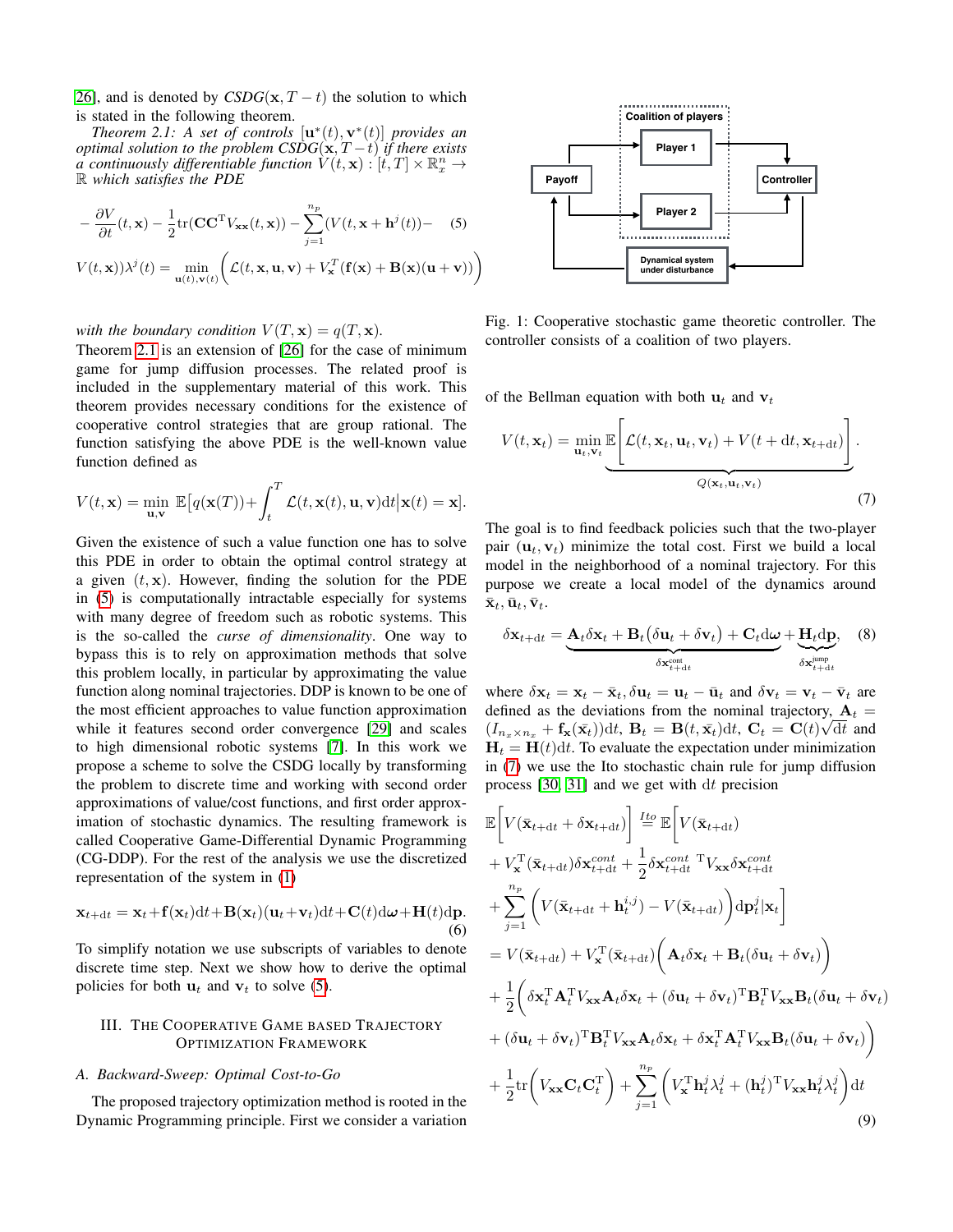where the nonlinear jump term of the value function has been approximated till its second order Taylor series expansion. The detailed derivation of the terms appearing due to the continuous part of the deviation in the nominal trajectory can be found in [\[32\]](#page-8-27).

Next we build a local quadratic model of the value function by expanding the Q-function up to the second order

$$
Q(\bar{\mathbf{x}}_t + \delta \mathbf{x}_t, \bar{\mathbf{u}}_t + \delta \mathbf{u}_t, \bar{\mathbf{v}}_t + \delta \mathbf{v}_t) \approx Q_0 + Q_{\mathbf{x}} \delta \mathbf{x}_t + Q_{\mathbf{u}} \delta \mathbf{u}_t
$$
  
+  $Q_{\mathbf{v}} \delta \mathbf{v}_t + \frac{1}{2} \begin{bmatrix} \delta \mathbf{x}_t \\ \delta \mathbf{u}_t \\ \delta \mathbf{v}_t \end{bmatrix}^{\mathrm{T}} \begin{bmatrix} Q_{\mathbf{x}\mathbf{x}} & Q_{\mathbf{x}\mathbf{u}} & Q_{\mathbf{x}\mathbf{v}} \\ Q_{\mathbf{u}\mathbf{x}} & Q_{\mathbf{u}\mathbf{u}} & Q_{\mathbf{u}\mathbf{v}} \\ Q_{\mathbf{v}\mathbf{x}} & Q_{\mathbf{v}\mathbf{u}} & Q_{\mathbf{v}\mathbf{v}} \end{bmatrix} \begin{bmatrix} \delta \mathbf{x}_t \\ \delta \mathbf{u}_t \\ \delta \mathbf{v}_t \end{bmatrix} .$   
(10)

where all the Q-related terms are given as

$$
Q_0 = V_{t+dt} + \frac{1}{2} \text{tr}(V_{\mathbf{xx}} \mathbf{C}_t \mathbf{C}_t^{\mathrm{T}})
$$
  
+ 
$$
\sum_{j=1}^{n_p} \left( V_{\mathbf{x}}^{\mathrm{T}} \mathbf{h}_t^j \lambda_t^j + (\mathbf{h}_t^j)^{\mathrm{T}} V_{\mathbf{xx}} \mathbf{h}_t^j \lambda_t^j \right) dt,
$$
  

$$
Q_{\mathbf{x}} = V_{\mathbf{x}}^{\mathrm{T}} \mathbf{A}_t + \mathcal{L}_{\mathbf{x}}, \ Q_{\mathbf{u}} = V_{\mathbf{x}}^{\mathrm{T}} \mathbf{B}_t + \mathcal{L}_{\mathbf{u}}, \ Q_{\mathbf{v}} = V_{\mathbf{x}}^{\mathrm{T}} \mathbf{B}_t + \mathcal{L}_{\mathbf{v}},
$$
  

$$
Q_{\mathbf{xx}} = \mathbf{A}_t^{\mathrm{T}} V_{\mathbf{xx}} \mathbf{A}_t + \mathcal{L}_{\mathbf{xx}}, \ Q_{\mathbf{x} \mathbf{u}} = \mathbf{A}_t^{\mathrm{T}} V_{\mathbf{xx}} \mathbf{B}_t + \mathcal{L}_{\mathbf{x} \mathbf{u}},
$$
  

$$
Q_{\mathbf{x} \mathbf{v}} = \mathbf{A}_t^{\mathrm{T}} V_{\mathbf{xx}} \mathbf{B}_t + \mathcal{L}_{\mathbf{x} \mathbf{v}}, \ Q_{\mathbf{uu}} = \mathbf{B}_t^{\mathrm{T}} V_{\mathbf{xx}} \mathbf{B}_t + \mathcal{L}_{\mathbf{uu}},
$$
  

$$
Q_{\mathbf{vv}} = \mathbf{B}_t^{\mathrm{T}} V_{\mathbf{xx}} \mathbf{B}_t + \mathcal{L}_{\mathbf{vv}}, \ Q_{\mathbf{uv}} = \mathbf{B}_t^{\mathrm{T}} V_{\mathbf{xx}} \mathbf{B}_t + \mathcal{L}_{\mathbf{uv}},
$$

where  $V_t = V(t, \bar{\mathbf{x}}_t)$ . In order to find the optimal policies for  $\delta u_t$  and  $\delta v_t$  such that the second-order expansion of the Q-function is minimized, we take the gradients of [\(10\)](#page-3-0) with respect to  $\delta \mathbf{u}_t$  and  $\delta \mathbf{v}_t$ 

<span id="page-3-1"></span>
$$
Q_{\delta \mathbf{u}}(\mathbf{x}_t + \delta \mathbf{x}_t, \mathbf{u}_t + \delta \mathbf{u}_t, \mathbf{v}_t + \delta \mathbf{v}_t) = 0
$$
  
\n
$$
\Rightarrow \delta \mathbf{u}_t^* = -Q_{\mathbf{uu}}^{-1} (Q_{\mathbf{ux}} \delta \mathbf{x}_t + Q_{\mathbf{uv}} \delta \mathbf{v}_t + Q_{\mathbf{u}}),
$$
  
\n
$$
Q_{\delta \mathbf{v}} (\mathbf{x}_t + \delta \mathbf{x}_t, \mathbf{u}_t + \delta \mathbf{u}_t, \mathbf{v}_t + \delta \mathbf{v}_t) = 0
$$
  
\n
$$
\Rightarrow \delta \mathbf{v}_t^* = -Q_{\mathbf{vv}}^{-1} (Q_{\mathbf{vx}} \delta \mathbf{x}_t + Q_{\mathbf{vu}} \delta \mathbf{u}_t + Q_{\mathbf{v}}).
$$
\n(11)

<span id="page-3-2"></span>Solving the system of equations in [\(11\)](#page-3-1) results in the expressions

$$
\delta \mathbf{u}_{t}^{*} = \underbrace{-\left(Q_{\mathbf{u}\mathbf{u}} - Q_{\mathbf{u}\mathbf{v}} Q_{\mathbf{v}\mathbf{v}}^{-1} Q_{\mathbf{v}\mathbf{u}}\right)^{-1} \left(Q_{\mathbf{u}} - Q_{\mathbf{u}\mathbf{v}} Q_{\mathbf{v}\mathbf{v}}^{-1} Q_{\mathbf{v}}\right)}_{\mathbf{L}_{\mathbf{u}}} \n-\left(Q_{\mathbf{u}\mathbf{u}} - Q_{\mathbf{u}\mathbf{v}} Q_{\mathbf{v}\mathbf{v}}^{-1} Q_{\mathbf{v}\mathbf{u}}\right)^{-1} \left(Q_{\mathbf{u}\mathbf{x}} - Q_{\mathbf{u}\mathbf{v}} Q_{\mathbf{v}\mathbf{v}}^{-1} Q_{\mathbf{v}\mathbf{x}}\right) \delta \mathbf{x}_{t} \n\delta \mathbf{v}_{t}^{*} = -\left(Q_{\mathbf{v}\mathbf{v}} - Q_{\mathbf{v}\mathbf{u}} Q_{\mathbf{u}\mathbf{u}}^{-1} Q_{\mathbf{u}\mathbf{v}}\right)^{-1} \left(Q_{\mathbf{v}} - Q_{\mathbf{v}\mathbf{u}} Q_{\mathbf{u}\mathbf{u}}^{-1} Q_{\mathbf{u}}\right) \n-\left(Q_{\mathbf{v}\mathbf{v}} - Q_{\mathbf{v}\mathbf{u}} Q_{\mathbf{u}\mathbf{u}}^{-1} Q_{\mathbf{u}\mathbf{v}}\right)^{-1} \left(Q_{\mathbf{v}\mathbf{x}} - Q_{\mathbf{v}\mathbf{u}} Q_{\mathbf{u}\mathbf{u}}^{-1} Q_{\mathbf{u}\mathbf{x}}\right) \delta \mathbf{x}_{t}.
$$
\n(12)

where the terms  $I_{u}$ ,  $L_{u}$  and  $I_{v}$ ,  $L_{v}$  are the feedforward and feedback terms of the optimal control updates  $\delta \mathbf{u}_t^*$  and  $\delta \mathbf{v}_t^*$ . By plugging the optimal control updates  $\delta \mathbf{u}_t^*$  and  $\delta \mathbf{v}_t^*$  into the

value function, we can split the value function into zero, first and second order terms in  $\delta x_t$ 

<span id="page-3-6"></span>
$$
V(\bar{\mathbf{x}}_t + \delta \mathbf{x}_t) = V_t + V_\mathbf{x}^\mathrm{T} \delta \mathbf{x}_t + \frac{1}{2} \delta \mathbf{x}_t^\mathrm{T} V_{\mathbf{x} \mathbf{x}} \delta \mathbf{x}_t, \tag{13}
$$

where  $V_t$ ,  $V_x$  and  $V_{xx}$  are computed as

<span id="page-3-0"></span>
$$
V_t = Q_0 + I_u^T Q_u + I_v^T Q_v
$$
  
+  $\frac{1}{2} (I_u^T Q_{uu} l_u + I_v^T Q_{vv} l_v + I_u^T Q_{uu} l_v + I_v^T Q_{vu} l_u),$   

$$
V_x = Q_x + L_u^T Q_u + L_v^T Q_v + Q_{xu} l_u + Q_{xv} l_v
$$
  
+  $L_u^T Q_{uu} l_u + L_v^T Q_{vv} l_v + L_u^T Q_{uv} l_v + L_v^T Q_{vu} l_u,$   

$$
V_{xx} = Q_{xx} + L_{ux}^T Q_{ux} + L_v^T Q_v + Q_{xu} l_u + Q_{xv} l_v
$$
  
+  $L_u^T Q_{uu} L_u + L_v^T Q_{vv} L_v + L_u^T Q_{uv} L_v + L_v^T Q_{vu} L_u.$   
(14)

Since the optimal cost-to-go is computed backward in time, this computational scheme is called the backward-sweep in trajectory optimization. Next we introduce the forward-sweep scheme of CG-DDP.

## <span id="page-3-5"></span>*B. Update control laws and forward sweep*

In eq.[\(12\)](#page-3-2) we have found the optimal feedback laws for correction terms  $\delta \mathbf{u}_t$  and  $\delta \mathbf{v}_t$ . We compute the optimal controllers for the next iteration as

<span id="page-3-3"></span>
$$
\mathbf{u}_t^* = \mathbf{u}_t + \delta \mathbf{u}_t^* = \mathbf{u}_t + \mathbf{I}_{\mathbf{u}} + \mathbf{L}_{\mathbf{u}} \delta \mathbf{x}_t, \n\mathbf{v}_t^* = \mathbf{v}_t + \delta \mathbf{v}_t^* = \mathbf{v}_t + \mathbf{I}_{\mathbf{v}} + \mathbf{L}_{\mathbf{v}} \delta \mathbf{x}_t.
$$
\n(15)

Obviously these are linear, time-varying policies but without any a-priori policy parameterization. The results in eq.[\(15\)](#page-3-3) are locally optimal controls for the original nonlinear system in the vicinity of the nominal trajectory  $\bar{x}$ . To obtain an optimal trajectory we iteratively update the nominal trajectory by applying the optimized policies. At each iteration the optimized trajectory becomes the new nominal for the next iteration. Similar to standard DDP, the proposed optimization approach is a second-order method that relies on the Hessian matrices that appear in eq.[\(12\)](#page-3-2) and are expressed as

<span id="page-3-4"></span>
$$
\mathbf{H}_{\mathbf{u}} = Q_{\mathbf{u}\mathbf{u}} - Q_{\mathbf{u}\mathbf{v}} Q_{\mathbf{v}\mathbf{v}}^{-1} Q_{\mathbf{v}\mathbf{u}},
$$
  
\n
$$
\mathbf{H}_{\mathbf{v}} = Q_{\mathbf{v}\mathbf{v}} - Q_{\mathbf{v}\mathbf{u}} Q_{\mathbf{u}\mathbf{u}}^{-1} Q_{\mathbf{u}\mathbf{v}}.
$$
\n(16)

The cost-to-go decreases in the direction of  $\delta u_t$  and  $\delta v_t$  for positive definite  $H_u$  and  $H_v$ .

One of the attractive characteristics of the proposed framework is the robustness against disturbances. Besides the CSDG theory, this characteristic can be also interpreted from the structure  $H_u$  and  $H_v$  in [\(16\)](#page-3-4). In particular, we consider the case where  $Q_{uu}$  and  $Q_{vv}$  are positive (semi)definite along the nominal trajectory  $\bar{u}$  and  $\bar{v}$ . In the classical DDP, the term  $H<sub>u</sub> = Q<sub>uu</sub>$ . In our case, given the positive definiteness of  $Q_{uu}, Q_{vv}, Q_{uu}^{-1}, Q_{vv}^{-1}$ , it is easy to show that  $H_u$  will have relatively small eigenvalues and therefore large  $H<sub>u</sub><sup>-1</sup>$  leads to high feedback gain. The same reasoning applies to the case of  $H_v$ . In order to improve numerical stability we would like to ensure positive definiteness of both  $H_u$  and  $H_v$ . In this work we employ the Levenberg-Marquardt trick (also used in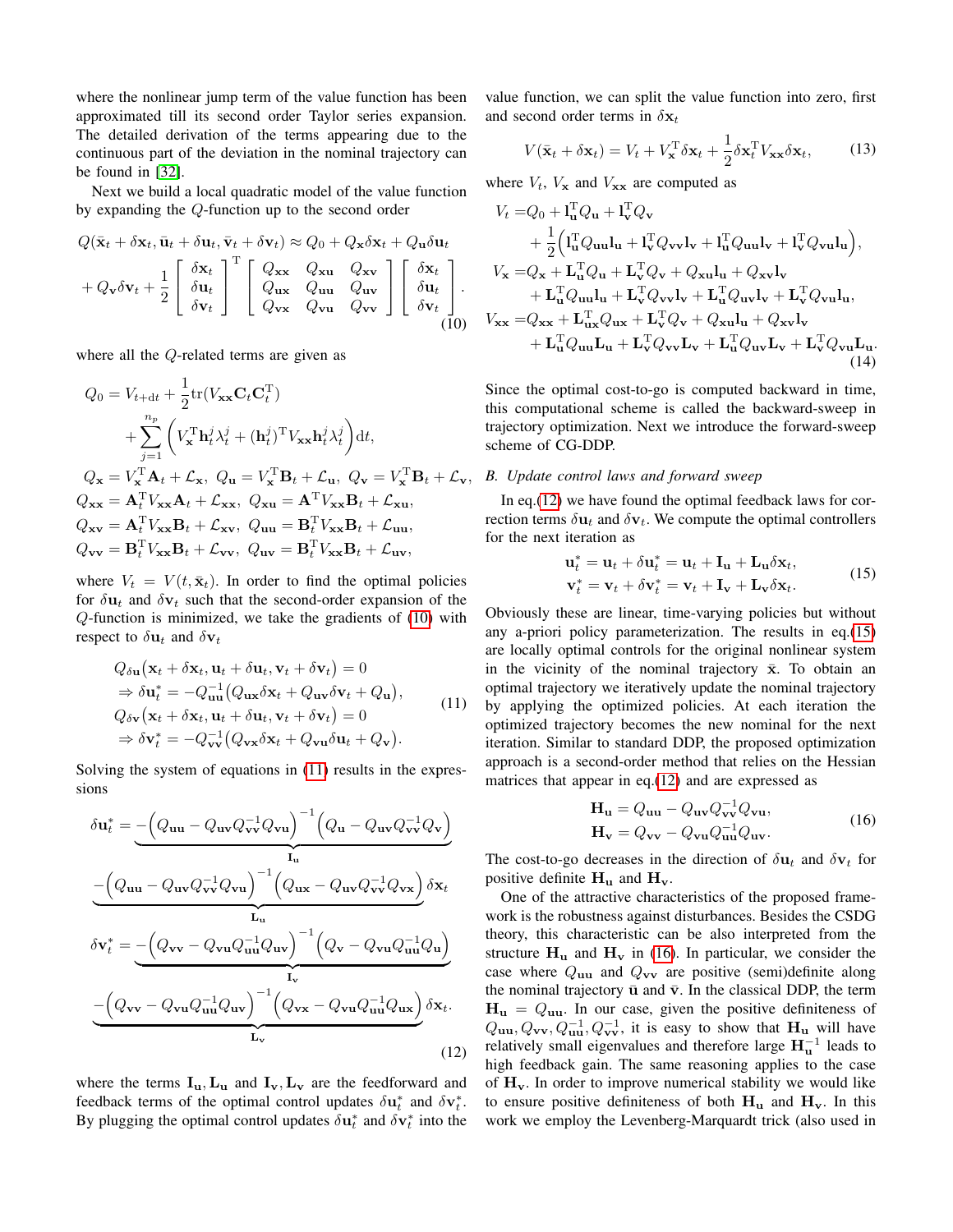[\[3\]](#page-7-2)). When  $H_u$  has negative eigenvalues, we first compute the eigenvalue decomposition, i.e.,  $[\mathbf{V}, \mathbf{D}] = eig(\mathbf{H}_{\mathbf{u}})$  and replace all negative elements of D with 0. Then a small positive value  $\lambda$  is added to D. The modified matrix is obtained as  $\tilde{\mathbf{H}}_{\mathbf{u}} = \mathbf{V} \mathbf{D} \mathbf{V}^{\mathrm{T}}$ . Its inverse is computed as  $\tilde{\mathbf{H}}_{\mathbf{u}}^{-1} = \mathbf{V} \mathbf{D}^{-1} \mathbf{V}^{\mathrm{T}}$ . Matrix  $H_v$  can be modified similarly.

In the proposed framework we implement line search by adding a parameter  $\varepsilon > 0$  such that  $\delta \mathbf{u}_t^* = \varepsilon \mathbf{I_u} + \mathbf{L_u} \delta \mathbf{x}_t$ and  $\delta \mathbf{v}_t^* = \varepsilon \mathbf{I}_v + \mathbf{L}_v \delta \mathbf{x}_t$ . Initially  $\varepsilon = 1$ , when the trajectory generated by the learned policy has a higher cost than the current one, the policy would be rejected and decrease  $\varepsilon$ . Whenever the policy is accepted we reset  $\varepsilon = 1$ . This trick has also been used in [\[3,](#page-7-2) [6\]](#page-8-1) to encourage convergence.

The optimization is performed iteratively only in internal simulation. When interacting with a real physical system we have to control a strongly stochastic dynamics [\(6\)](#page-2-4). The control policy implemented in the physical system [\(6\)](#page-2-4) is a combination of the optimized policies

<span id="page-4-1"></span>
$$
\boldsymbol{\tau}_t^* = \pi(\mathbf{x}_t) = \underbrace{\bar{\mathbf{u}}_t^* + \mathbf{L}_{\mathbf{u}}(\mathbf{x}_t - \bar{\mathbf{x}}_t^*)}_{\mathbf{u}_t^*} + \underbrace{\bar{\mathbf{v}}_t^* + \mathbf{L}_{\mathbf{v}}(\mathbf{x}_t - \bar{\mathbf{x}}_t^*)}_{\mathbf{v}_t^*}.
$$
\n(17)

Where  $\bar{\mathbf{x}}_t^*, \bar{\mathbf{u}}_t^*, \bar{\mathbf{v}}_t^*$  are the optimized trajectory and controllers obtained from simulation (the final nominal trajectory).  $x_t$  is the actual state. We do not apply the open-loop policy  $I_u$  and  $I_v$  whose magnitudes usually vanish (or become very small) during the final stage of optimization.

# *C. Summary of Algorithm*

The proposed optimization scheme (Algorithm [1\)](#page-4-0) can be summarized as follows: 1) Initially, apply random controls to the dynamical system to obtain the nominal trajectory  $\bar{x}, \bar{u}, \bar{v}$ . In particular  $\bar{v}$  is initialized with an estimate of the worst case disturbances w. 2) Linearize the belief dynamics around  $\bar{x}, \bar{u}, \bar{v}$  (Sec[.IV-B\)](#page-5-0). 3) Backward-sweep to obtain the policy parameters  $I_{u}$ ,  $I_{v}$ ,  $L_{u}$ ,  $L_{v}$ . We use the Levenberg-Marquardt method to ensure positive definiteness of  $H<sub>u</sub>$  and  $H_v$  (Sec[.III-A\)](#page-2-5). 4) Forward-sweep to obtain the a new trajectory  $\bar{u}, \bar{v}, \bar{x}$  which are set to be the new nominal trajectory. An estimate of stochastic disturbances w may be added to  $\bar{v}$ (or  $\bar{u}$ ) during optimization. We use line search to encourage convergence (Sec[.III-B\)](#page-3-5). 5) The iterative process is applied until convergence. And the control policy (eq[.17\)](#page-4-1) is applied to the system to generate the optimized trajectory.

# <span id="page-4-0"></span>Algorithm 1 CG-DDP

|  | 1: <b>Initialization:</b> Choose $\bar{u}, \bar{v}, \bar{x}$ randomly. |  |  |  |  |
|--|------------------------------------------------------------------------|--|--|--|--|
|--|------------------------------------------------------------------------|--|--|--|--|

- 2: repeat
- 3: Linearize the dynamics model around  $\bar{x}, \bar{u}, \bar{v}$ .
- 4: Backward-sweep: compute  $I_{u}$ ,  $I_{v}$ ,  $L_{u}$ ,  $L_{v}$  [\(III-A\)](#page-2-5).
- 5: Forward-sweep: compute  $\mathbf{u}^*, \mathbf{v}^*, \mathbf{x}^*$  [\(III-B\)](#page-3-5).
- 6: Update nominal trajectory:  $(\bar{u}, \bar{v}, \bar{x}) = (u^*, v^*, x^*)$

```
7: until Convergence.
```
8: return  $\bar{u}, \bar{v}, \bar{x}, I_u, I_v, L_u, L_v$ .

#### <span id="page-4-2"></span>*D. Relations to Existing Methods*

The proposed framework is related to various existing methods. In particular, we compare the proposed method with DDP [\[1\]](#page-7-0) and minimax DDP [\[2\]](#page-7-1) in this section. The proposed CG-DDP is derived similarly as the original DDP [\[1\]](#page-7-0). However, CG-DDP is based on a different problem formulation [\(7\)](#page-2-3) which leads to two cooperative control policies. Notice that when the eigenvalues of  $Q_{vv}$  are sufficiently large, the CG-DDP policy is equivalent to the standard DDP policy. For a simple example, in the scalar case we have

$$
Q_{\mathbf{vv}} \to \infty \Longrightarrow \mathbf{H}_{\mathbf{v}} \to \infty \Longrightarrow \mathbf{I}_{\mathbf{v}}, \mathbf{L}_{\mathbf{v}} \to 0 \Longrightarrow \delta \mathbf{v}_{t}^{*} \to 0,
$$
  
\n
$$
Q_{\mathbf{vv}} \to \infty \Longrightarrow \mathbf{H}_{\mathbf{u}} \to Q_{\mathbf{uu}} \Longrightarrow \mathbf{I}_{\mathbf{v}} \to Q_{\mathbf{uu}}^{-1} Q_{\mathbf{u}}, \mathbf{L}_{\mathbf{v}} \to Q_{\mathbf{uu}}^{-1} Q_{\mathbf{ux}}
$$
  
\n
$$
\Longrightarrow \delta \mathbf{u}_{t}^{*} \to Q_{\mathbf{uu}}^{-1} Q_{\mathbf{u}} + Q_{\mathbf{uu}}^{-1} Q_{\mathbf{ux}} \delta \mathbf{x}_{t}.
$$
  
\n
$$
\text{DDP policy}
$$

Intuitively when v is sufficiently expensive, we retrieve the DDP solution. Therefore CG-DDP can be viewed as a generalization of DDP. Furthermore, according to the group rationality of CSDG policies, CG-DDP yields no worse solution under stochastic disturbances compared to DDP.

One might notice that our approach is related to the minimax DDP [\[2\]](#page-7-1). The minimax DDP is derived from a non-cooperative game formula

<span id="page-4-3"></span>
$$
\min_{\mathbf{u}_t} \max_{\mathbf{v}_t} \left[ q(\mathbf{x}_T) + \int_t^T \mathcal{L}(t, \mathbf{x}_t, \mathbf{u}_t, \mathbf{v}_t) dt \right].
$$
 (18)

While the scheme is different from our case, the resulting policy formulations share some similarities. In particular eq.[\(11\)](#page-3-1) appears in the minimax-DDP as well. The minimax DDP is based on H<sup>∞</sup> control theory such that the optimal control gain would minimize the effects of the worst disturbance to the system. There are several key differences between CG-DDP and minimax DDP. In particular, in minimax-DDP the non-cooperative policy  $\bf{v}$  is not applied to the physical systems since it is treated as disturbances. In CG-DDP the policies for both player u, v are applied. Furthermore, in CG-DDP the backward Riccati equations are different from the minimax-DDP case. In particular the coupling terms between u and v  $(e.g.,Q_{uv})$  and noise-related terms appear in CG-DDP [\(14\)](#page-3-6). Compared to minimax-DDP, the major benefits of CG-DDP can be summarized as follows: i) in minimax-DDP the existence of solution depends on tuning of the cost function. For instance for a cost defined as  $\mathcal{L}(\mathbf{x}_t, \mathbf{u}_t, \mathbf{v}_t)$  =  $(\mathbf{x}_t - \mathbf{x}_t^d)^{\mathrm{T}} \mathbf{Q} (\mathbf{x}_t - \mathbf{x}_t^d) + \mathbf{u}_t^{\mathrm{T}} \mathbf{R}_{\mathbf{u}} \mathbf{u}_t - \mathbf{v}_t^{\mathrm{T}} \mathbf{R}_{\mathbf{v}} \mathbf{v}_t$ , the existence of the minimax solution depends on the choice of  $\mathbf{R}_{\mathbf{v}}$ . A related discussion and analysis on the tuning of  $\mathbf{R}_{\mathbf{v}}$  for linear systems can be found in [\[33\]](#page-8-28). In CG-DDP, the existence of solution does not depend on the tuning of the cost functions. ii) In minimax-DDP the optimal solution is a saddle point while in CG-DDP the optimal solution is an extremum. Numerically it is challenging to find the saddle point since monotonicity during convergence cannot be assured in the Min-Max case where  $H_u$  and  $H_v$  are positive definite and negative definite, respectively. Furthermore, it has been shown [\[21\]](#page-8-16) that the Min-Max criterion results in longer learning time for RL tasks. We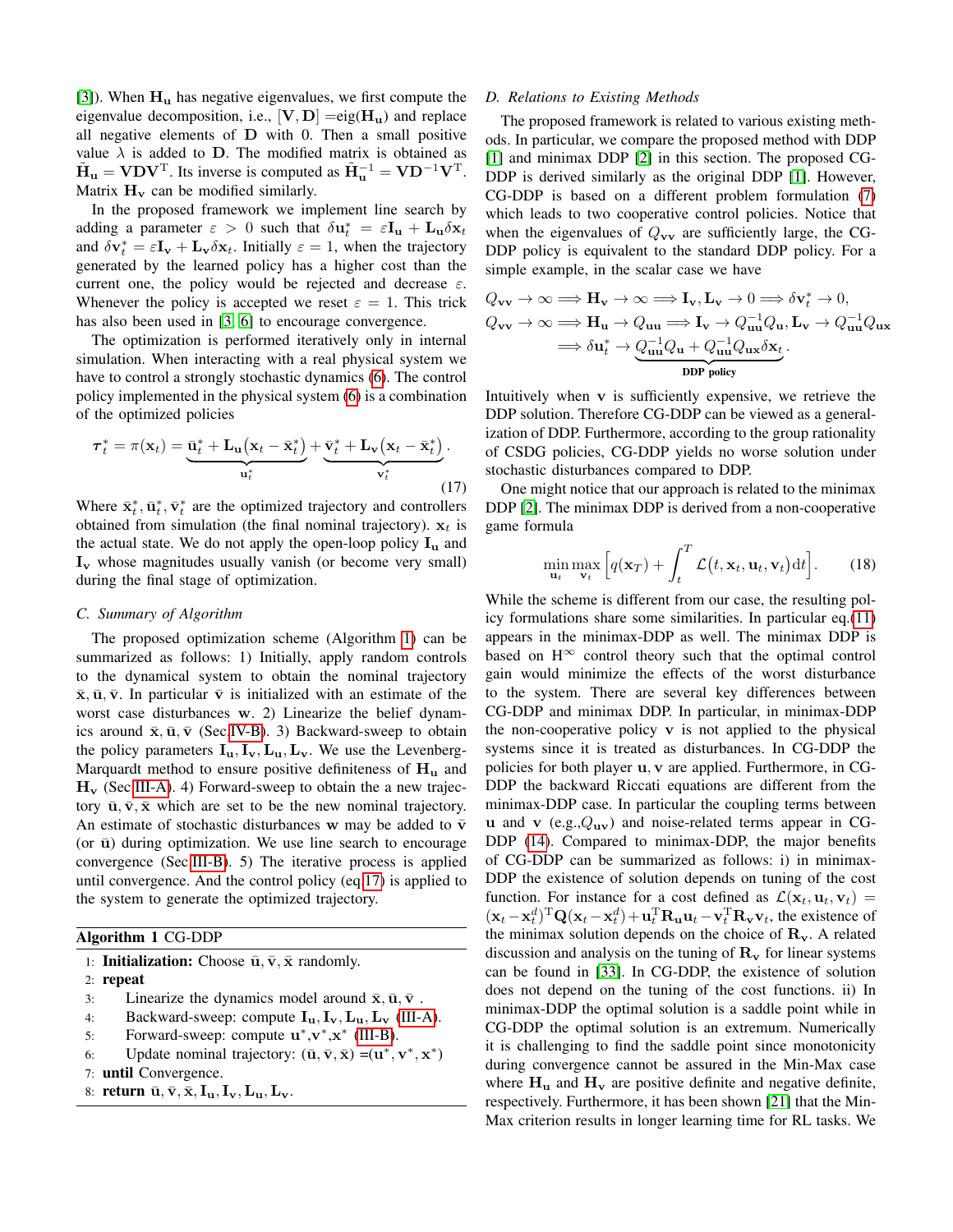will compare CG-DDP and minimax-DDP numerically in Sec. [V.](#page-5-1)

# IV. BELIEF SPACE CG-DDP UNDER LEARNED DYNAMICS

We have introduced the general framework of CG-DDP. In this section we introduce a RL algorithm based on probabilistic models learning.

# <span id="page-5-3"></span>*A. Bayesian Nonparametric Model Learning*

The goal of this section is to learn the unknown passive dynamics f as a probabilistic model. We assume the control matrix **B** is given or learned a-priori. Estimating **B** using simple least squares method is well-understood and has been applied in various robotic control tasks [\[34\]](#page-8-29). The function f can be viewed as an inference with the goal of inferring the uncontrolled transition  $d\tilde{\mathbf{x}}_t = d\mathbf{x}_t - \mathbf{B}_t \mathbf{u}_t dt$  given  $\mathbf{x}_t$ . Given a sequence of sampled states  $\{x_0, \ldots x_T\}$ , and the corresponding state transition  $\{\mathrm{d}\tilde{\mathbf{x}}_0, \ldots, \mathrm{d}\tilde{\mathbf{x}}_T\}$ , we adopt the Gaussian process (GP) approach [\[35,](#page-8-30) [13\]](#page-8-8) for model learning. Although the stochastic system is non-zero mean, here we still use standard prior of zero-mean in order to demonstrate the robustness of the proposed framework. The covariance is defined via a kernel function

$$
\mathbf{K}(\mathbf{x}_i, \mathbf{x}_j) = \sigma_s^2 \exp(-\frac{1}{2}(\mathbf{x}_i - \mathbf{x}_j)^{\mathrm{T}} \mathbf{W}(\mathbf{x}_i - \mathbf{x}_j)) + \sigma_n^2,
$$

with  $\sigma_s$ ,  $\sigma_n$ , W the hyper-parameters. As the standard GP, we assume independent outputs (no correlation between each output dimension). To propagate the GP-based dynamics over a trajectory of time horizon  $T$  we employ the moment matching approach [\[36,](#page-8-31) [13\]](#page-8-8) to compute the predictive distribution. Given an input distribution over the state  $\mathcal{N}(\boldsymbol{\mu}_t, \boldsymbol{\Sigma}_t)$ , the predictive distribution over the passive dynamics is computed as  $\mathcal{N}(\boldsymbol{\mu}_{ft}, \boldsymbol{\Sigma}_{ft})$ , therefore the predictive distribution over the state at  $t + dt$  can be approximated as a Gaussian p( $\mathbf{x}_{t+dt}$ ) ∼  $\mathcal{N}(\boldsymbol{\mu}_{t+\mathrm{d}t}, \boldsymbol{\Sigma}_{t+\mathrm{d}t})$  such that

$$
\mu_{t+dt} = \mu_t + \mu_{ft} + \mathbf{B}_t \mathbf{u}_t dt,
$$
  

$$
\Sigma_{t+dt} = \Sigma_t + \Sigma_{ft} + \mathbb{COV}[\mathbf{x}_t, \mathbf{d}\tilde{\mathbf{x}}_t] + \mathbb{COV}[\mathbf{d}\tilde{\mathbf{x}}_t, \mathbf{x}_t].
$$
 (19)

The above formulation is used to approximate one-step transition probabilities over the trajectory. Details regarding the moment matching method can be found in [\[36,](#page-8-31) [13\]](#page-8-8). We compute all mean and covariance terms analytically. The hyper-parameters  $\sigma_s$ , W are learned by maximizing the loglikelihood of the training outputs given the inputs [\[35\]](#page-8-30).

# <span id="page-5-0"></span>*B. Trajectory Optimization in Belief Spaces*

Given the learned probabilistic dynamics model, we introduce the Gaussian parameterization of state  $x_t$ , called belief bt  $\mathbf{b}_t = (\mu_t, \text{vec}(\sqrt{\Sigma_t}))$ . The redundancy in  $\text{vec}(\sqrt{\Sigma_t})$  can be  $\text{vec}(\sqrt{\Sigma_t})$ .  $\mathbf{b}_t = (\mu_t, \text{vec}(\sqrt{2}t))$ . The redundancy in  $\text{vec}(\sqrt{2}t)$  can be eliminated by only using the upper triangular entries of  $\sqrt{\Sigma_t}$ . We define the belief dynamics as

<span id="page-5-2"></span>
$$
\mathbf{b}_{t+dt} = \mathbf{F}(\mathbf{b}_t) + \tilde{\mathbf{B}}(\mathbf{u}_t + \mathbf{v}_t),
$$
 (20)

where **F** is the learned model and  $\tilde{\mathbf{B}} = \begin{bmatrix} B \\ 0 \end{bmatrix}$ . Notice that the model uncertainty is incorporated in the belief state. The goal here is to find a local approximation of the belief dynamics [\(20\)](#page-5-2) around the neighborhood of a nominal trajectory  $(\bar{\mathbf{b}}_t, \bar{\mathbf{u}}_t, \bar{\mathbf{v}}_t)$ . In RL literature this nominal trajectory is often provided initially as an expert demonstration [\[4\]](#page-7-3). In this paper we do not require any a priori information of the optimal trajectory, therefore the initial  $(\bar{\mathbf{b}}_t, \bar{\mathbf{u}}_t, \bar{\mathbf{v}}_t)$  is obtained by applying random controls to the physical system. To build a local approximation of the belief dynamics we define the belief variation  $\delta \mathbf{b}_t = \mathbf{b}_t - \bar{\mathbf{b}}_t$ , the control variations have been defined in Sec[.III-A.](#page-2-5) Therefore the belief dynamics [\(20\)](#page-5-2) can be linearized around  $(\bar{\mathbf{b}}_t, \bar{\mathbf{u}}_t, \bar{\mathbf{v}}_t)$  such that

$$
\delta \mathbf{b}_{t+dt} = \mathbf{A}\delta \mathbf{b}_t + \tilde{\mathbf{B}} \big( \delta \mathbf{u}_t + \delta \mathbf{v}_t \big). \tag{21}
$$

where 
$$
\mathbf{A} = \frac{\partial \mathbf{F}}{\partial \mathbf{b}} = \begin{bmatrix} \frac{\partial \boldsymbol{\mu}_{t+\text{dt}}}{\partial \boldsymbol{\mu}_t} & \frac{\partial \boldsymbol{\mu}_{t+\text{dt}}}{\partial \sqrt{\Sigma_t}} \\ \frac{\partial \sqrt{\Sigma_{t+\text{dt}}}}{\partial \boldsymbol{\mu}_t} & \frac{\partial \sqrt{\Sigma_{t+\text{dt}}}}{\partial \sqrt{\Sigma_t}} \end{bmatrix}
$$
. (22)

We compute the partial derivatives  $\partial \boldsymbol{\mu}_{t+\text{d}t}$  $\frac{\boldsymbol{\mu}_{t+\mathrm{d}t}}{\partial \boldsymbol{\mu}_t}, \frac{\partial \boldsymbol{\mu}_{t+\mathrm{d}t}}{\partial \sqrt{\boldsymbol{\Sigma}_t}}$  $\frac{\partial \boldsymbol{\mu}_t}{\partial \boldsymbol{\sqrt}}$  $\frac{\partial \sqrt{\mathbf{\Sigma}_{t+\text{d}t}}}{\mathbf{\Sigma}_{t}}, \frac{\partial \sqrt{\mathbf{\Sigma}_{t+\text{d}t}}}{\partial \boldsymbol{\mu}_{t}}$ compute  $\frac{\sqrt{\sum_{t+\text{d}t}}}{\partial \bm{\mu}_t}, \frac{\partial \bm{\Sigma}_{t+\text{d}t}}{\partial \sqrt{\bm{\Sigma}_t}}$ ∂∠<br>∂√  $\frac{z_{t}+dt}{\sum_{t}}$  analytically. The linearized belief dynamics can be integrated into the proposed CG-DDP framework. The algorithm is briefly summarized as follow: Initially, a GP dynamics model is learned using N sampled stochastic trajectories by applying random controls (Sec[.IV-A\)](#page-5-3). Choose one of them as the nominal trajectory  $\bar{b}, \bar{u}, \bar{v}$ . Next, CG-DDP is applied to the learned belief dynamics (as in Algorithm [1\)](#page-4-0) until convergence. The optimized control policy (eq[.17\)](#page-4-1) is applied to the physical system to generate the new nominal trajectory for the next optimization loop. Sample another N-1 trajectories using small variations of the controller. Finally after M trials, the task is learned and we obtain the finally optimized control policy and state trajectory.

## V. EXPERIMENTS AND ANALYSIS

<span id="page-5-1"></span>In this section we provide simulation results and analysis based on two dynamical systems: the cart and double inverted pendulum system and the PUMA-560 robot manipulator. All experiments were performed in MATLAB.

## *A. Task Descriptions*

*1) Cart and double inverted pendulum (CDIP):* Swinging up the CDIP is challenging because the system is highly nonlinear and under-actuated with 6 state dimensions, 3 degrees of freedom and 1 control input on the cart. The task is to swing-up the two-link pendulum from the initial position (both point down). We set up the experiment using the following parameters: number of sampled trajectories at each trial  $N = 4$ ; terminal time  $T = 1$  and time step  $dt = 0.02$ . An example of the task is shown in Fig[.2a.](#page-6-0) The disturbance (Fig[.2c\)](#page-6-0) is applied to the cart.

*2) PUMA-560 robot manipulator:* PUMA-560 is a 3D robotic arm that has 12 state dimensions, 6 degrees of freedom with 6 actuators on each joint. The task is to steer the endeffector to the desired position and orientation. We use  $N = 2$ ;  $T = 1.0$  and  $dt = 0.02$ . An example of the task is shown in Fig[.2b.](#page-6-0) The disturbance (Fig[.2c\)](#page-6-0) is applied to each joint of the arm.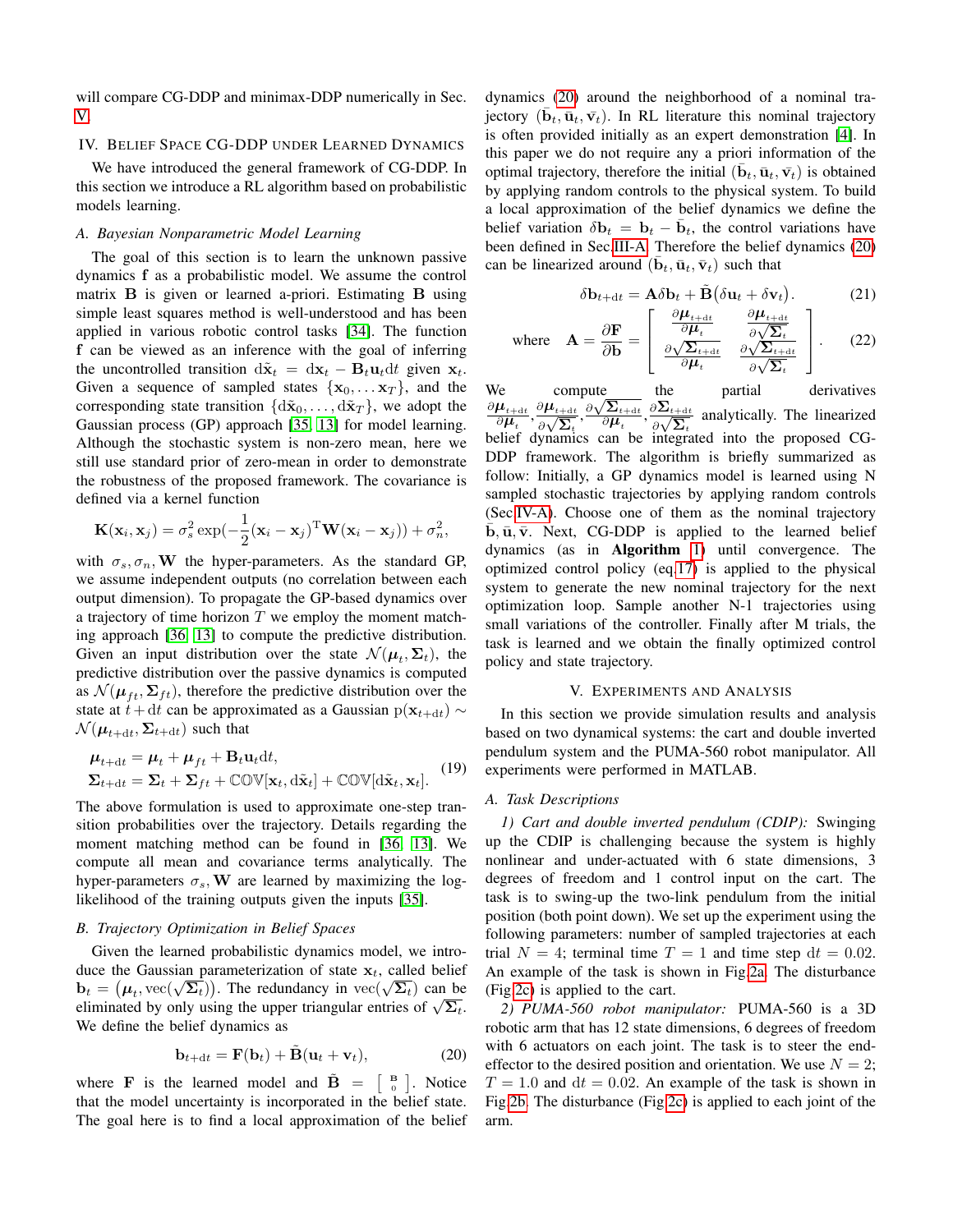## *B. Methods for comparison*

To demonstrate the performance of CG-DDP with both known and learned dynamics. We compare it with DDP [\[1\]](#page-7-0), minimax-DDP [\[2\]](#page-7-1) as well as PDDP [\[19\]](#page-8-14) in a RL setting.

*1) DDP:* As one of the most efficient trajectory optimization framework, DDP is still widely applied in control of autonomous systems (e.g.,[\[4\]](#page-7-3)). As we have shown in Sec[.III-D,](#page-4-2) DDP can be viewed as a special case of the proposed CG-DDP.

*2) Minimax-DDP:* The minimax-DDP [\[2\]](#page-7-1) is a robust trajectory optimization method. Rooted in the linear  $H^{\infty}$  control theory, the minimax-DDP framework has a non-cooperative game interpretation eq.[\(18\)](#page-4-3). Compared to DDP, the minimax-DDP is a more conservative approach such that the disturbance is treated as a non-cooperative player. We have described the major similarities and differences between CG-DDP and minimax-DDP in Sec[.III-D.](#page-4-2)

*3) PDDP:* PDDP performs DDP in Gaussian belief spaces based on GP dynamics models learned similarly as in [\[13\]](#page-8-8). It has shown superior data and computational efficiency comparable to the state of the art model-based RL approach [\[13\]](#page-8-8).

# *C. Results and Analysis*

We perform 2 experiments for each task under non-Gaussian disturbances. See Fig[.2c](#page-6-0) for examples. Experiment  $#1$  and  $#2$  corresponds to the case of known and learned dynamics, respectively.

*1) Experiment #1:* In this experiment we compare CG-DDP with the standard DDP and minimax-DDP in terms of control performance under stochastic disturbance and computational efficiency. We assume the dynamics models f and B are given. For both tasks we sample 100 stochastic trajectories by applying the optimized control policies. Results of trajectory costs are shown in Fig[.3.](#page-7-4) Both CG-DDP and minimax-DDP show superior performance in terms of robustness such that they successfully steer all trajectories to the targets. While in the standard DDP case, a few trajectories diverge from the target due to the stochastic disturbances especially for the underactuated CDIP task. The major reasons for the performance differences between CG-DDP and DDP can be summarized as follow: on one hand, theoretically the group rationality of cooperative players guarantees that the two-controller coalition works better (or at least equal) than one. On the other hand, CG-DDP policies have higher feedback control gains such that the effects of disturbances are weakened. In Fig[.4](#page-7-5) we show the comparison in terms of number of iterations required for convergence and average computational time per iteration. CG-DDP shows faster convergence in both tasks. In particular, for the highly underactuated CDIP task, CG-DDP outperforms the minimax-DDP significantly. The slightly improved performance of CG-DDP in terms of convergence is due to larger step sizes at each iteration compared to DDP. Theses step sizes correspond to the inverse of Hessian matrices in eq.[\(16\)](#page-3-4). The minimax-DDP shows slower convergence than the other two methods due to the lack of monotonicity during convergence.

*2) Experiment #2:* In this experiment we compare CG-DDP with PDDP in terms of robustness to model error. We assume partial knowledge of the dynamics. More precisely the control matrix B is given. The purpose of this experiment is to show sensitivities of control policies to disturbance as well as model uncertainty. At each trial we sample 100 stochastic trajectories by applying the learned control policies (initialized with random controls). The success rate is defined as the number of trajectories that satisfy  $q(\mathbf{x}_T) < 0.25 \times q(\mathbf{x}_0)$ . At each trial we use 5 trajectories for model learning. Both CG-DDP and PDDP keep a fixed size of training data. Results and comparison in terms of success rate are shown in Fig[.5.](#page-7-6) For both tasks CG-DDP shows higher success rates therefore less sensitive to model error. Similar to experiment $#1$ , the outperformance can be interpreted from the group rationality of the data-driven CG-DDP control policies. This feature is carried over from trajectory optimization under known dynamics to belief space planning under learned dynamics.

<span id="page-6-0"></span>

Fig. 2: An example of postures for (a) CDIP and (b) PUMA-560 tasks. (c) Examples of disturbances used in our experiments.

#### VI. CONCLUSION AND DISCUSSION

While the majority of previous literature on robust control and trajectory optimization utilizes the Min-Max formulation, our work introduces a novel robust trajectory optimization framework based on Cooperative Stochastic Differential Games (CSDG) for nonlinear systems with Poisson and Gaussian disturbances. By proofing the property of group rationality our analysis justifies the use of two controllers for the corresponding CSDG. To address the issue of the *curse of dimensionality* in continuous spaces we derive a novel trajectory optimization algorithm based on Differential Dynamic Programming (DDP). To our knowledge, the proposed algorithm Cooperative Game-DDP (CG-DDP) is the first to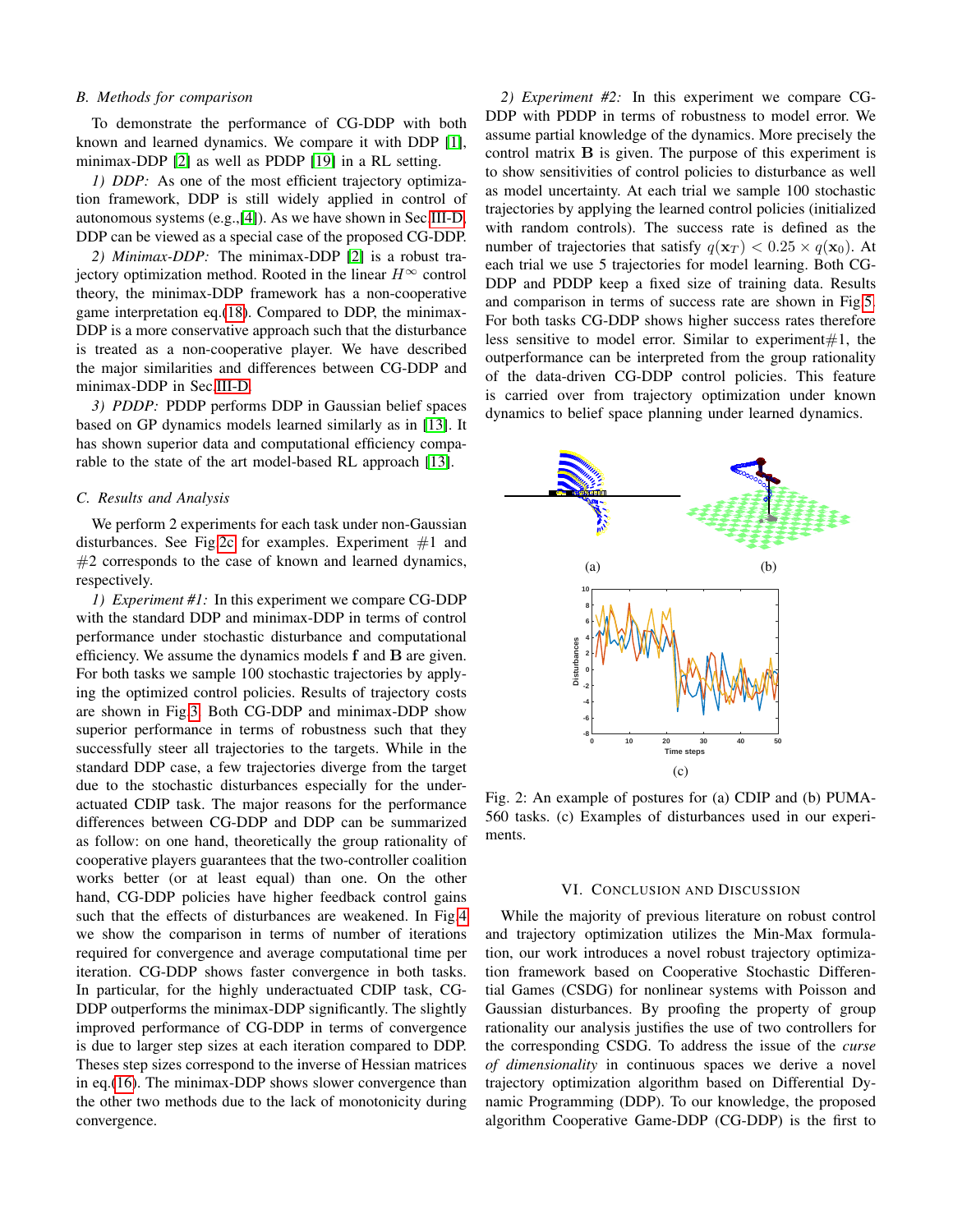<span id="page-7-4"></span>

Fig. 3: Experiment #1: State costs of 100 sampled stochastic trajectories by applying the optimized CG-DDP, minimax-DDP and DDP control policies. Solid lines and errorbars show means and standard deviations of sampled trajectoreis. Upper figure: CDIP. Lower figure: PUMA-560.

<span id="page-7-5"></span>

Fig. 4: Experiment #1: For both tasks, comparison of computational efficiency in terms of the number of iteration required to converge (upper figure) and the average computational time (in second) per iteration (lower figure).

numerically solve CSDG for nonlinear systems. CG-DDP combines various attractive characteristics: namely optimality from dynamic programming principle, robustness based on CSDG theory and scalability from local trajectory optimization. Simulation results and comparative analysis demonstrate its performance under external disturbances as well as internal model uncertainties.

Under probabilistic representations of the dynamics, CG-DDP offers robust performance against disturbances under the

<span id="page-7-6"></span>

Fig. 5: Experiment #1: comparisons of success rate for the CDIP task (upper figure) and the PUMA-560 task (lower figure).

assumption that the control matrix  $\bf{B}$  is given. In many robotic systems the control matrix B corresponds to the inverse of the inertia matrix, which can be identified based on data. A simple least square method with basis functions can be adopted to learn the control matrix for robotic control tasks [\[34\]](#page-8-29). While the approach in [\[34\]](#page-8-29) uses more data to learn the model offline, it can provide a globally accurate estimate of the control transition matrix. When CG-DDP is applied to dynamics with unknown drift, the estimation error of the control transition matrix is essential for the overall performance. This is because CG-DDP provides relatively high gain controls which amplify the estimation error of the control transition matrix.

Future work will focus on extending CG-DDP to the case of systems with entirely unknown dynamics and systems with control limits. Furthermore, applications to real robotic systems will be considered and extensions to partially observable cases will be investigated. This work can be a precursor to several interesting theoretical problems and applicable algorithms in robotics.

## **REFERENCES**

- <span id="page-7-0"></span>[1] D.H. Jacobson and D.Q Mayne. *Differential dynamic programming*. Elsevier Sci. Publ., 1970.
- <span id="page-7-1"></span>[2] J. Morimoto and CG Atkeson. Minimax differential dynamic programming: An application to robust biped walking. In *Advances in Neural Information Processing Systems (NIPS)*, pages 1539–1546, 2002.
- <span id="page-7-2"></span>[3] E. Todorov and W. Li. A generalized iterative lqg method for locally-optimal feedback control of constrained nonlinear stochastic systems. In *American Control Conference, 2005*, pages 300–306. IEEE, 2005.
- <span id="page-7-3"></span>[4] P. Abbeel, A. Coates, M. Quigley, and A. Y Ng. An application of reinforcement learning to aerobatic heli-